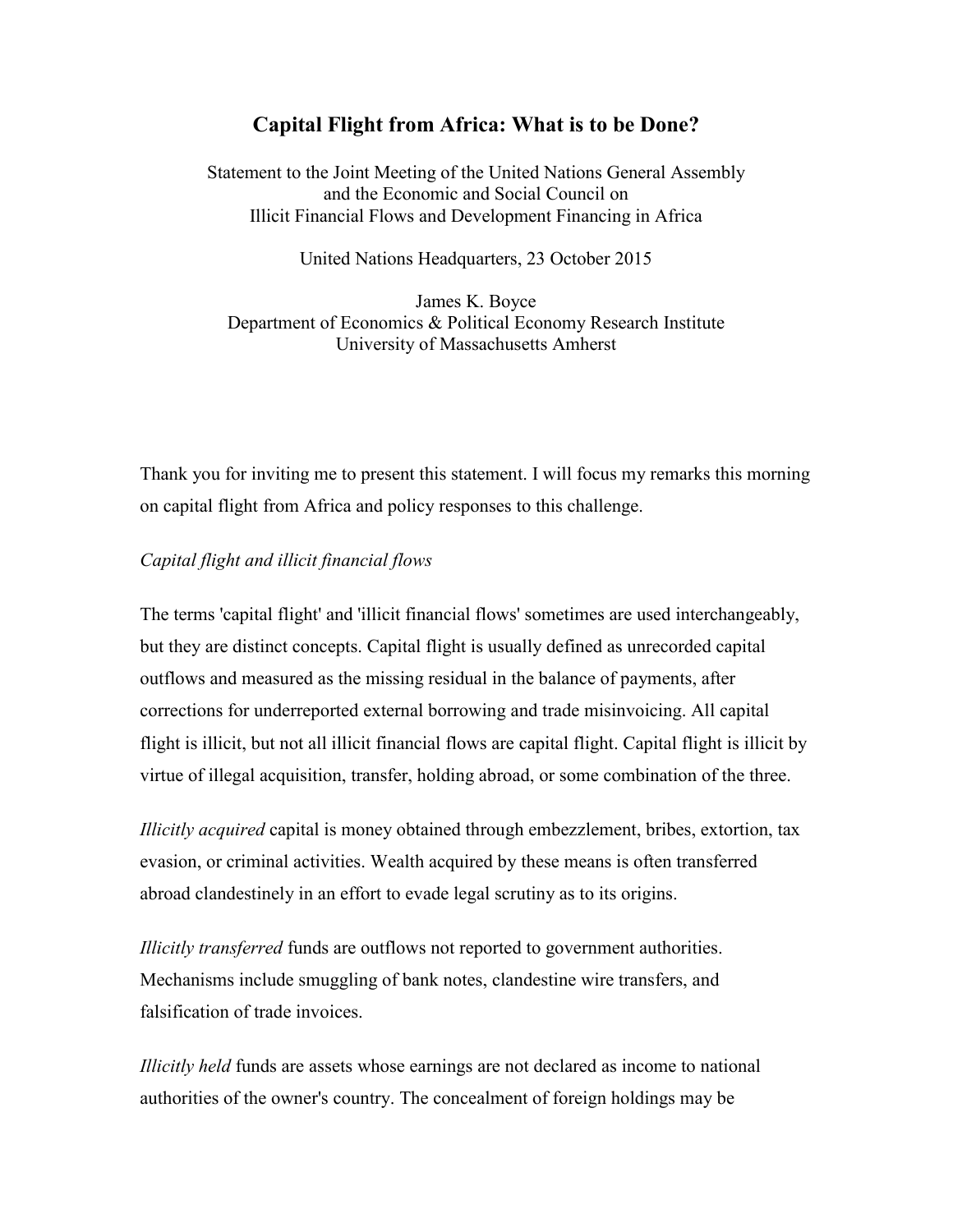motivated by the desire to evade prosecution for illicit acquisition of the funds, or by taxation evasion, or both.

The broader universe of illicit financial flows includes not only capital flight but also payments for smuggled imports, transactions connected with illicit trade in narcotics and other contraband, outflows of illicitly acquired funds that were domestically laundered before flowing overseas through recorded channels, and transfer pricing by the corporate sector. These, too, are illicit, but they are not capital flight.

## *Capital flight and external debt*

Countries often experience external borrowing and capital flight simultaneously. At first glance this may seem anomalous. Why would we observe large capital flows in both directions at once? External borrowing implies that both lenders and borrowers expect attractive investment returns. Yet capital outflows appear to signal higher returns elsewhere. In practice, the two phenomena may not only co-exist but also be causally linked. External borrowing can lead to capital flight, and capital flight can lead to external borrowing. Understanding these linkages is important for the formulation of appropriate policy responses.

In *debt-fueled capital flight*, external borrowing finances private wealth accumulation outside the borrowing country. On the borrower side, the government contracts loans in the name of the public. Officials and other politically connected individuals then siphon part or all of the money into their own pockets – via kickbacks, padded procurements contracts and diversion of funds – and stash part or all of the proceeds abroad for safekeeping. On the lender side, loan officers are rewarded for simply 'moving the money,' creating myopic incentives to turn a blind eye to these risks.

In *flight-fueled external borrowing,* flight capital finances external loans. A private individual illicitly parks funds abroad and then 'borrows' them back. A key motive for such round tripping is concealment of the origins of the funds. The borrower reaps further illicit gains if, as often happens, liability for repaying the loan ultimately passes to the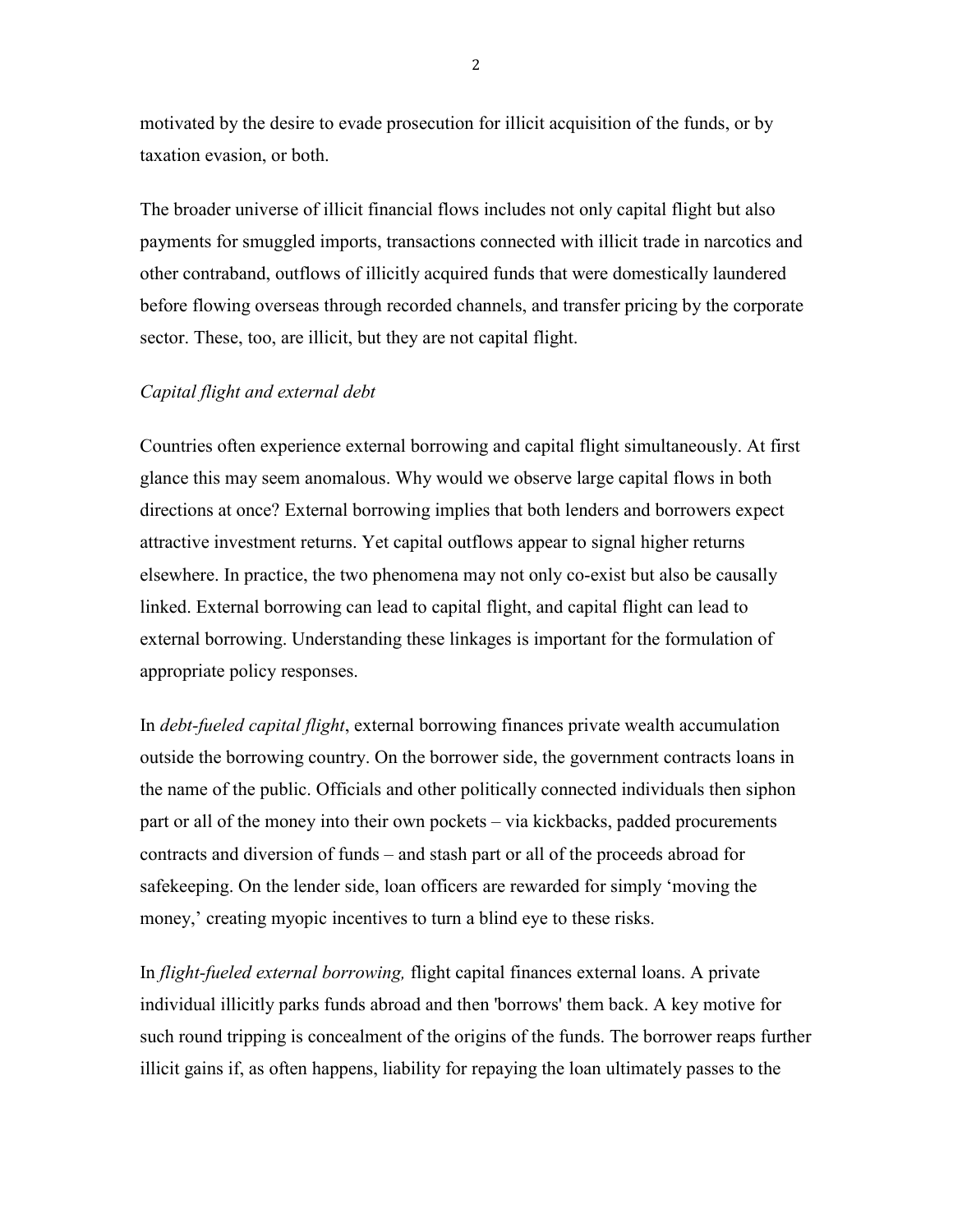government by virtue of public guarantees in the event of default. Such transactions are attractive to bankers because they generate fees and commissions on both sides.

Econometric analysis indicates that for each new dollar of external borrowing by African countries, as much as 60 cents exits Africa as capital flight in the same year (Ndikumana et al. 2015). The tight year-to-year correlation between external borrowing and capital flight suggests that debt management is important in addressing the problem of capital flight. Of course, not all flight capital originates in external borrowing. Statistical analysis shows that natural resource extraction, for example, is also strongly correlated with capital flight.

#### *Stolen asset recovery*

Let me now turn to policy responses, starting with efforts to recover and repatriate stolen assets. Some success has been scored on this front. For example, \$700 million held in Swiss bank accounts by Nigeria's former military ruler Sani Abacha and his family has been recovered and repatriated. To be sure, the amounts recovered are modest compared to the total magnitude of capital flight, but they are not inconsequential. An added benefit of such recoveries is their demonstration effect, which may help to deter future capital flight.

Over the past two decades the international community has begun building institutional infrastructure to assist in stolen asset recovery. The United Nations Convention against Corruption includes articles on asset recovery and mutual legal assistance. The Stolen Asset Recovery Initiative, launched in 2007 by the United Nations Office on Drugs and Crime and the World Bank, provides technical assistance in tracing stolen wealth, asset seizure and confiscation, and enlisting international cooperation. Many countries have established Financial Intelligence Units to investigate transactions related to criminal activity, and anti-money laundering legislation requires banks and other financial institutions to file reports on suspicious transactions.

A key feature of this emerging international architecture is that when investigators identify substantial foreign holdings of politically exposed persons and others suspected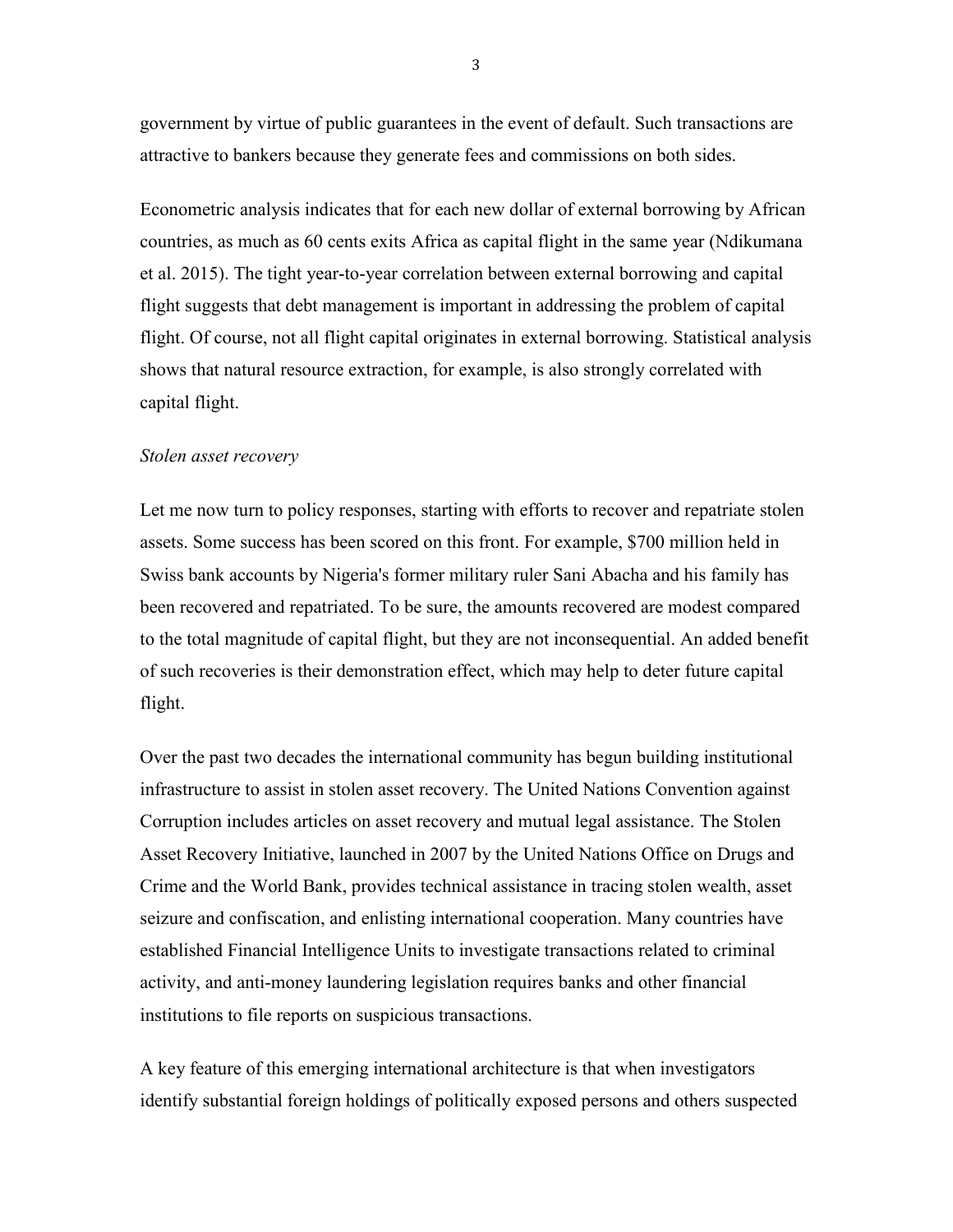of criminal activity, asset holders can be required to prove that the wealth was acquired legitimately (Brun et al. 2011). Pending the outcome of the legal proceedings, the assets can be restrained or seized.

#### *Selective debt repudiation*

Debts that fuel capital flight can be considered 'odious' under international law. Selective repudiation of odious debt – which is distinct from across-the-board default – can prevent the diversion of scarce public resources into debt service payments on loans from which the public derived no benefit. Repudiation of odious debts also would change the incentive structure for creditors, encouraging due diligence and helping to improve the quality of future lending.

Odious debts are liabilities contracted by governments without the consent of the people, from which the people did not benefit, in circumstances where creditors knew or should have known these conditions to hold (King 2015). They include funds stolen by corrupt individuals and money used to maintain the power of authoritarian regimes. Determining which loans served *bona fide* development purposes and which are odious is a challenging task. Systematic audits can help to establish which debts are legitimate and which offer objective grounds for repudiation. Where there is evidence of systematic misuse of borrowed funds, the burden of proof can be placed upon creditors to demonstrate that their loans were used for legitimate purposes, much as the burden of proof can be placed upon politically exposed persons to prove the legitimacy of foreign assets held in their names.

In this arena there is scope for innovations in international governance. An impartial body for arbitration of odious debt disputes is sorely needed. A United Nations commission chaired by Nobel laureate Joseph Stiglitz called in 2009 for the creation of an international bankruptcy court that could consider, 'where appropriate, partial debt cancellation' (United Nations 2009, paras. 47-48). The IMF (2013, para. 57) has noted that such a body could be charged with adjudicating claims of odious debts. The creation of such a forum could do much to curb debt-fueled capital flight and flight-fueled external borrowing.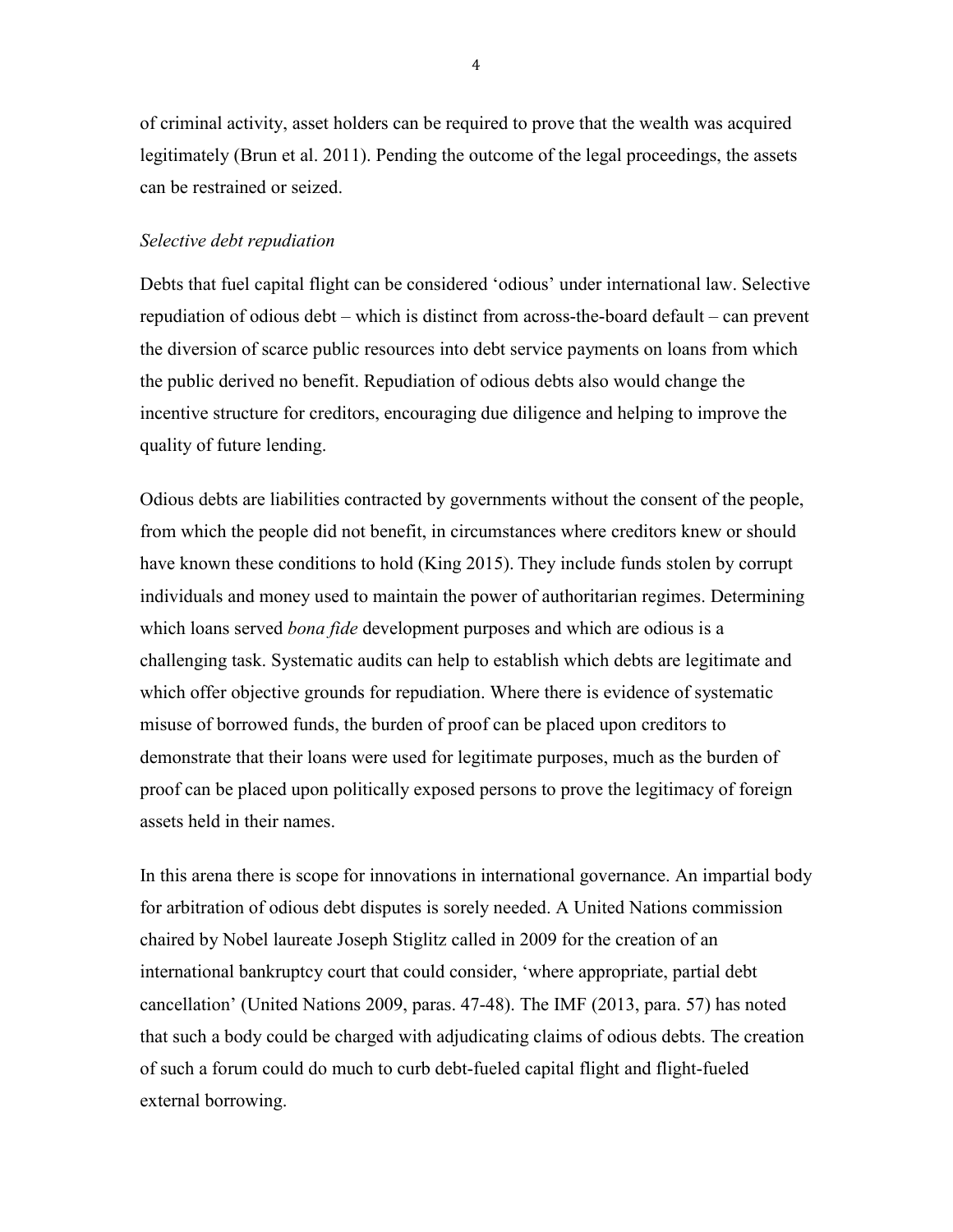# *Regulatory reforms in international banking*

Further efforts are also needed to increase transparency in international banking. Most flight capital is domiciled in what are commonly referred to as offshore financial centres. The most important of these are not tropical islands, but rather New York, London and other international banking centres (Shaxson 2011). Improved transparency requires strengthening the enforcement of existing banking regulations and closing loopholes arising from the inadequate harmonization of banking regulations across countries.

An important piece in efforts to improve financial transparency is cross-country exchange of information on investment income, including interest, dividends and capital gains. This necessitates information on beneficial ownership so that the recipients cannot conceal their identities behind shell companies and trusts. Banks and other financial institutions, including brokers and insurance companies, should be required to report this information to their governments, who can then share the information with the governments of income recipients.

Recent years have seen some progress on this front. In 2009, the exchange of information upon request became the international standard, monitored by the Global Forum on Exchange of Information and Transparency for Tax Purposes. This gave tax authorities access to information on offshore investment income, although it put the onus on them to identify specific individuals or firms in order to request this information. In 2013, the G20 Finance Ministers and Central Bank Governors endorsed the automatic exchange of information—rather than exchange upon request—as the new international standard (OECD 2013). Bilateral agreements are now laying the foundation for multilateral cooperation to implement this policy.

### *Conclusion*

Capital flight occurs for a variety of reasons. Two important motives are the desire to conceal funds that have been illicitly acquired and the desire to evade taxation. Individuals who engage in capital flight are aided and abetted in illicit transfers of funds by officers in banks and other financial institutions who are in a position to profit from